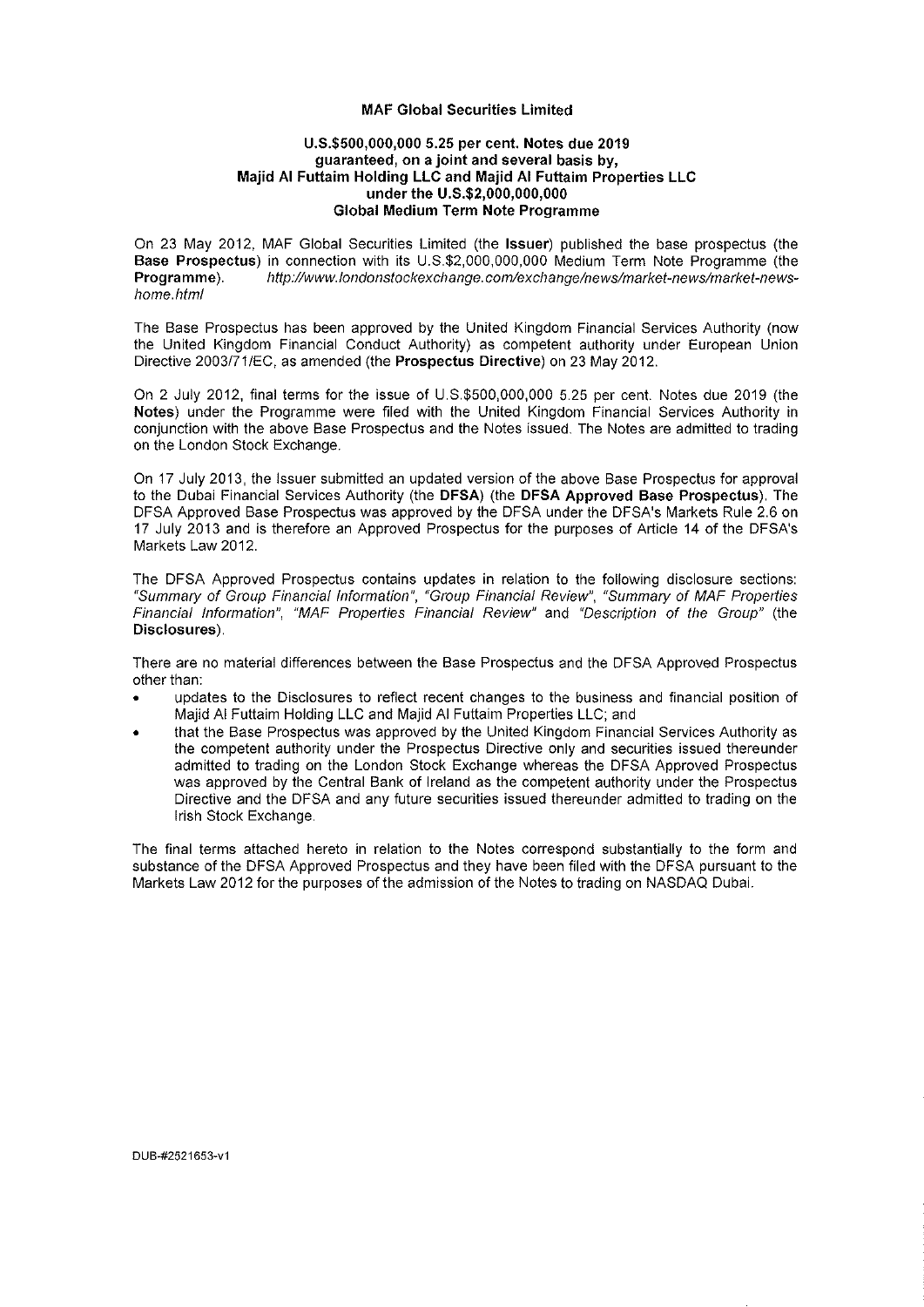Final Terms dated 2 July 2012

### **MAF GLOBAL SECURITES LIMITED**

# **Issue ofU.S.\$500,000,000 5.25 per cent. Notes due 2019 Guaranteed, on a joint and several basis, by Majid Al Futtaim Holding LLC and Majid Al Futtaim Properties LLC under the U.S.\$2,000,000,000 Global Medium Term Note Programme**

### **PART A - CONTRACTUAL TERMS**

Terms used herein shall be deemed to be defined as such for the purposes of the Conditions set forth in the Base Prospectus dated 23 May 2012 which constitutes a base prospectus for the purposes of the Prospectus Directive (Directive 2003/71/EC) (the **Prospectus Directive).** This document constitutes the Final Terms of the Notes described herein for the purposes of Article 5,4 of the Prospectus Directive and must be read in conjunction with the Base Prospectus. Full information on the Issuer, the Guarantors and the offer of the Notes is only available on the basis of the combination of these Final Terms and the Base Prospectus. The Base Prospectus is available for viewing during normal business hours at the registered office of the Issuer at c/o Maples Corporate Services Limited, PO Box 309, Ugland House, Grand Cayman, KY1-1104, Cayman Islands and copies may be obtained from the registered office of the Principal Paying Agent at Citigroup Centre, Canada Square, Canary Wharf, London E14 5LB, United Kingdom.

| 1.  | $\left( a\right)$ | Issuer:                             | MAF Global Securities Limited                                                |  |
|-----|-------------------|-------------------------------------|------------------------------------------------------------------------------|--|
|     | (b)               | Guarantors;                         | Majid Al Futtaim Holding LLC<br>Majid Al Futtaim Properties LLC              |  |
| 2.  |                   | Series Number:                      | ľ                                                                            |  |
| 3.  |                   | Specified Currency or Currencies:   | U.S. dollars (U.S.S)                                                         |  |
| 4.  |                   | Aggregate Nominal Amount of Series: | U.S.\$500,000,000                                                            |  |
| 5.  |                   | <b>Issue Price:</b>                 | 100 per cent, of the Aggregate Nominal Amount                                |  |
| 6.  | (a)               | Specified Denominations:            | $U.S.S.200,000$ and integral multiples of $U.S.S.1,000$ in<br>excess thereof |  |
|     | (b)               | Calculation Amount:                 | $U.S.$ \$1,000                                                               |  |
| 7.  | (a)               | Issue Date:                         | 5 July 2012                                                                  |  |
|     | (b)               | Interest Commencement Date:         | Issue Date                                                                   |  |
| 8.  | Maturity Date:    |                                     | 5 July 2019                                                                  |  |
| 9.  | Interest Basis:   |                                     | 5.25 per cent. Fixed Rate                                                    |  |
| 10. |                   | Redemption/Payment Basis:           | Redemption at par                                                            |  |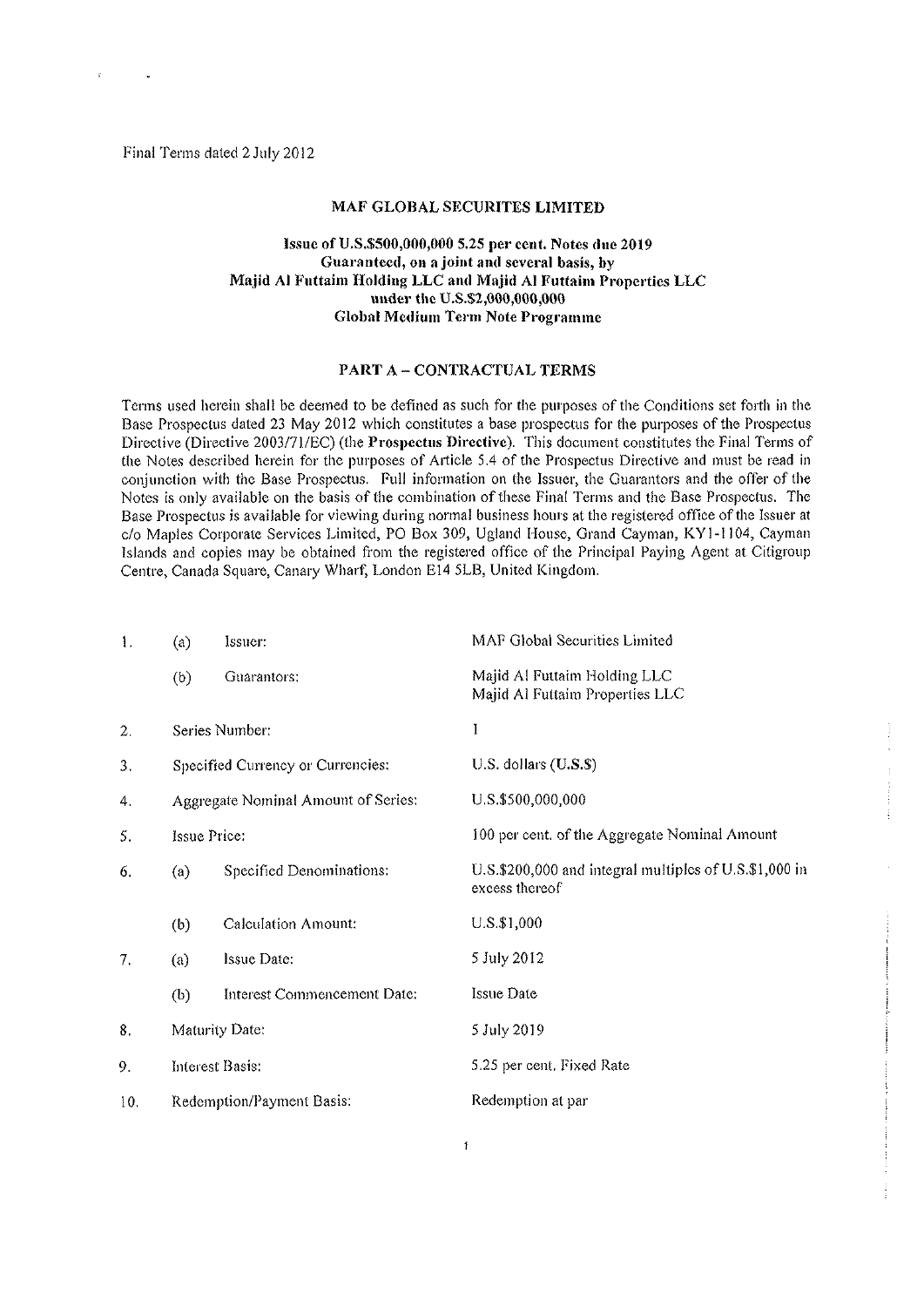| 11. | Change of Interest Basis or<br>Redemption/Payment Basis: |                          | Not Applicable                                                 |  |
|-----|----------------------------------------------------------|--------------------------|----------------------------------------------------------------|--|
| 12. |                                                          | Put/Call Options:        | Change of Control Put<br>(further particulars specified below) |  |
| 13. | (a)                                                      | Status of the Notes:     | Senior                                                         |  |
|     | (b)                                                      | Status of the Guarantee: | Senior                                                         |  |
| 14. |                                                          | Method of distribution:  | Syndicated                                                     |  |

# **PROVISIONS RELATING TO INTEREST (IF ANY) PAYABLE**

 $\mathcal{A}$ 

| 15. | Fixed Rate Note Provisions              |                                                                                        | Applicable                                                                 |  |
|-----|-----------------------------------------|----------------------------------------------------------------------------------------|----------------------------------------------------------------------------|--|
|     | (a)                                     | Rate(s) of Interest:                                                                   | 5.25 per cent, per annum payable semi-annually in<br>arrear                |  |
|     | (b)                                     | Interest Payment Date(s):                                                              | 5 July and 5 January in each year up to and<br>including the Maturity Date |  |
|     | (c)                                     | Fixed Coupon Amount(s):                                                                | U.S.\$26.25 per Calculation Amount                                         |  |
|     | (d)                                     | Broken Amount(s):                                                                      | Not Applicable                                                             |  |
|     | (e)                                     | Day Count Fraction:                                                                    | 30/360                                                                     |  |
|     | (f)<br>Determination Date(s):           |                                                                                        | Not Applicable                                                             |  |
|     | (g)                                     | Other terms relating to the method of<br>calculating interest for Fixed Rate<br>Notes: | None                                                                       |  |
| 16. |                                         | Floating Rate Note Provisions:                                                         | Not Applicable                                                             |  |
| 17. | Zero Coupon Note Provisions:            |                                                                                        | Not Applicable                                                             |  |
| 18. | Index Linked Interest Note Provisions:  |                                                                                        | Not Applicable                                                             |  |
| 19. | Dual Currency Interest Note Provisions: |                                                                                        | Not Applicable                                                             |  |
|     |                                         | PROVISIONS RELATING TO REDEMPTION                                                      |                                                                            |  |
| 20. | Issuer Call:                            |                                                                                        | Not Applicable                                                             |  |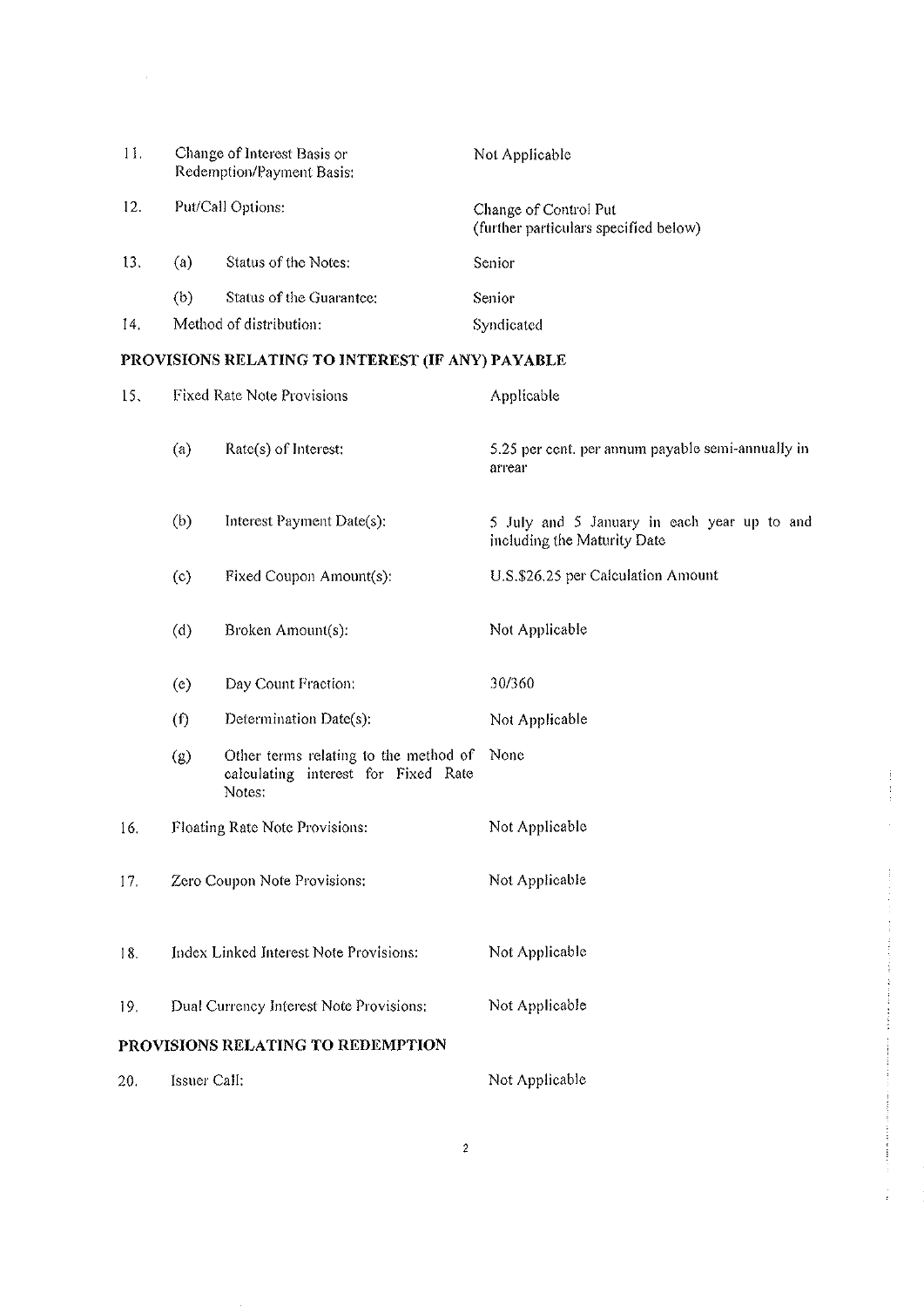| 21. | Investor Put: |                                                                                                                                                                                                                   | Not Applicable                     |  |
|-----|---------------|-------------------------------------------------------------------------------------------------------------------------------------------------------------------------------------------------------------------|------------------------------------|--|
| 22. |               | Change of Control Put:                                                                                                                                                                                            | Applicable                         |  |
|     | (a)           | οf<br>Change<br>Control<br>Redemption<br>Amount:                                                                                                                                                                  | U.S.\$1,000 per Calculation Amount |  |
|     | (b)           | provisions<br>other<br>Any<br>Change of Control Put:                                                                                                                                                              | relating to Not Applicable         |  |
| 23. |               | Final Redemption Amount:                                                                                                                                                                                          | U.S.\$1,000 per Calculation Amount |  |
| 24. |               | Early Redemption Amount payable on<br>redemption for taxation reasons or on event of<br>default and/or the method of calculating the<br>same (if required or if different from that set<br>out in Condition 8.5). | U.S.\$1,000 per Calculation Amount |  |

# **GENERAL PROVISIONS APPLICABLE TO THE NOTES**

 $\ddot{\phantom{a}}$ 

| 25. |                                                                                                                                                                                                                                                                                   | Form of Notes:                                                                          | Registered Notes                                                                                                                                               |  |
|-----|-----------------------------------------------------------------------------------------------------------------------------------------------------------------------------------------------------------------------------------------------------------------------------------|-----------------------------------------------------------------------------------------|----------------------------------------------------------------------------------------------------------------------------------------------------------------|--|
|     |                                                                                                                                                                                                                                                                                   |                                                                                         | Regulation S Global Note (U.S.\$500,000,000<br>nominal amount) registered in the name of a<br>Clearstream,<br>nominee<br>for<br>Euroclear<br>and<br>Luxembourg |  |
| 26. |                                                                                                                                                                                                                                                                                   | Additional Financial Centre(s) or other special<br>provisions relating to Payment Days: | Not Applicable                                                                                                                                                 |  |
| 27. | Talons for future Coupons or Receipts to be<br>attached to Definitive Notes in bearer form<br>(and dates on which such Talons mature):                                                                                                                                            |                                                                                         | No                                                                                                                                                             |  |
| 28. | Details relating to Partly Paid Notes: amount<br>of each payment comprising the Issue Price<br>and date on which each payment is to be made<br>and consequences of failure to pay, including<br>any right of the Issuer to forfeit the Notes and<br>interest due on late payment: |                                                                                         | Not Applicable                                                                                                                                                 |  |
| 29. |                                                                                                                                                                                                                                                                                   | Details relating to Instalment Notes:                                                   |                                                                                                                                                                |  |
|     | (a)                                                                                                                                                                                                                                                                               | Instalment Amount(s):                                                                   | Not Applicable                                                                                                                                                 |  |
|     | (b)                                                                                                                                                                                                                                                                               | Instalment Date(s):                                                                     | Not Applicable                                                                                                                                                 |  |
| 30. |                                                                                                                                                                                                                                                                                   | Redenomination applicable:                                                              | Redenomination not applicable                                                                                                                                  |  |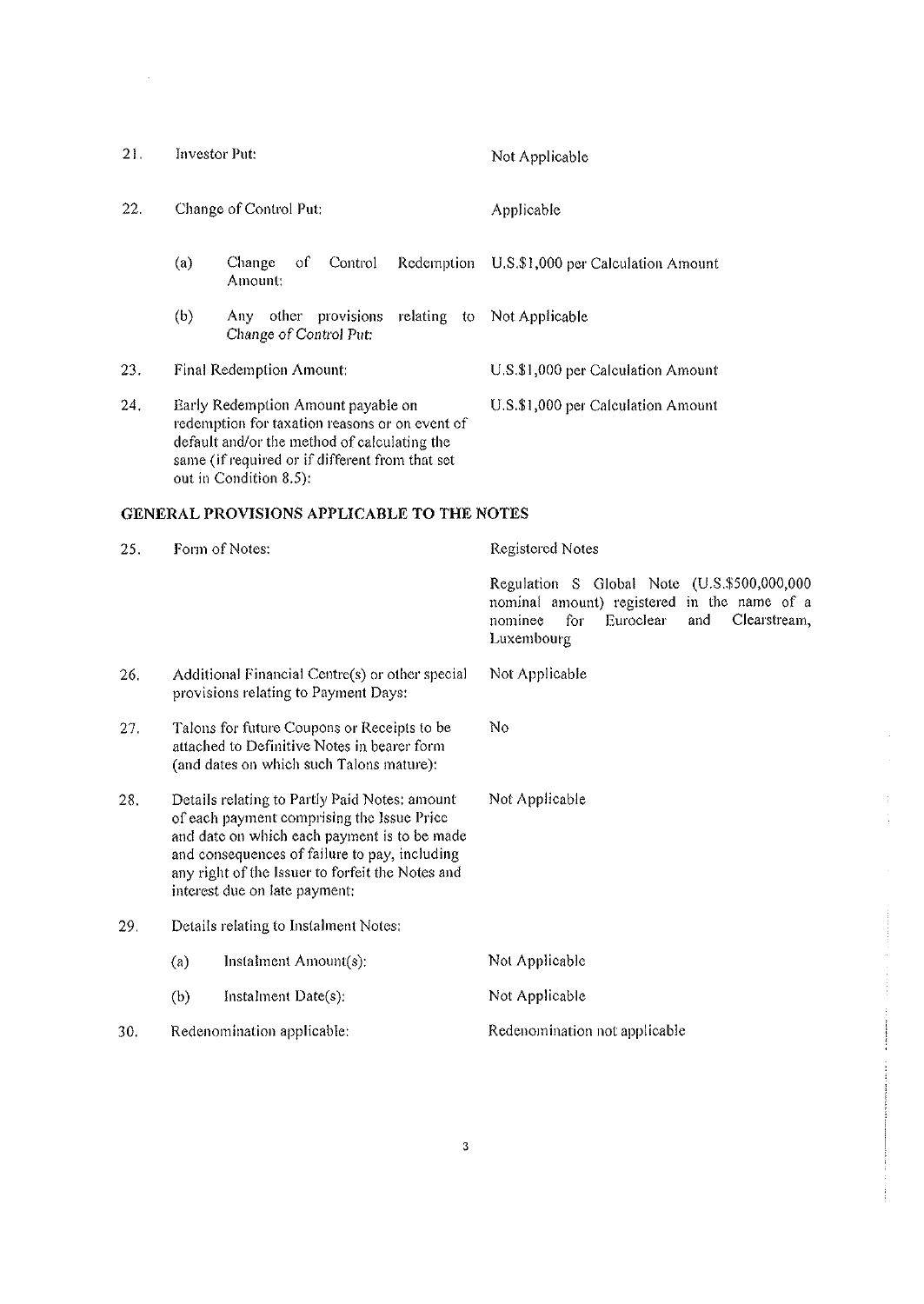| 31. |                      |
|-----|----------------------|
|     | Financial covenants: |
|     |                      |

35.

36.

37.

|     | (a)                 | Total Net Indebtedness to Total Equity<br>Ratio:                       | Does not exceed 1:1, as set out in Condition 4                                                                                                                                                                   |  |
|-----|---------------------|------------------------------------------------------------------------|------------------------------------------------------------------------------------------------------------------------------------------------------------------------------------------------------------------|--|
|     | (b)                 | <b>EBITDA</b> to Net Finance Costs Ratio:                              | Not less than 1.5:1, as set out in Condition 4                                                                                                                                                                   |  |
|     | (c)                 | Total<br>Secured<br>Assets<br>Assets<br>to<br>Percentage:              | Not to exceed an amount equal to 49 per cent. of<br>the Total Assets of the Group, as set out in<br>Condition 4                                                                                                  |  |
|     | (d)                 | provisions<br>relating<br>other<br>Anv -<br>to<br>financial covenants: | Not Applicable                                                                                                                                                                                                   |  |
| 32. |                     | Other final terms:                                                     | Not Applicable                                                                                                                                                                                                   |  |
|     | <b>DISTRIBUTION</b> |                                                                        |                                                                                                                                                                                                                  |  |
| 33. | (a)                 | If syndicated, names of Managers:                                      | Joint Lead Managers<br>Barclays Bank PLC<br>J.P. Morgan Securities Ltd.<br>National Bank of Abu Dhabi PJSC<br><b>Standard Chartered Bank</b><br><b>UBS</b> Limited<br>Co-Manager<br>Union National Bank P.J.S.C. |  |
|     | (b)                 | Date of Subscription Agreement:                                        | 2 July 2012                                                                                                                                                                                                      |  |
|     | (c)                 | Stabilising Manager(s) (if any):                                       | Standard Chartered Bank                                                                                                                                                                                          |  |
| 34. |                     | If non-syndicated, name of relevant Dealer;                            | Not Applicable                                                                                                                                                                                                   |  |
| 35. |                     | U.S. Selling Restrictions:                                             | Reg. S Category 2                                                                                                                                                                                                |  |
| 36. |                     | Additional selling restrictions:                                       | Not Applicable                                                                                                                                                                                                   |  |
| 37. |                     | Additional U.S. Federal Income tax disclosure:                         | Not Applicable                                                                                                                                                                                                   |  |

# **PURPOSE OF FINAL TERMS**

These Final Terms comprise the final terms required for issue and admission to trading on the London Stock Exchange's regulated market and listing on the Official List of the UK Listing Authority of the Notes described herein pursuant to the U.S.\$2,000,000,000 Global Medium Term Note Programme of MAF Global Securities Limited.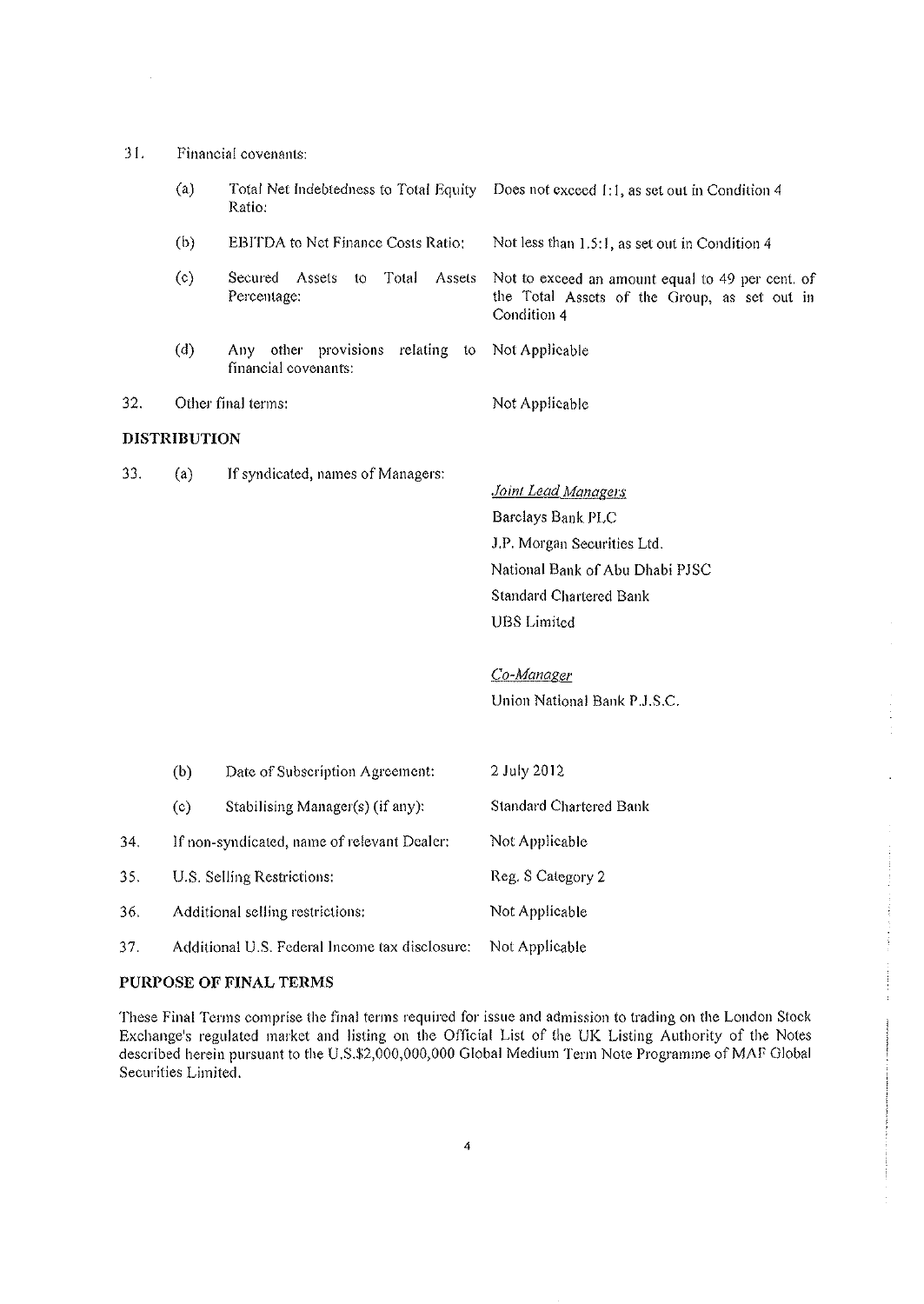# **RESPONSIBILITY**

The Issuer and each of the Guarantors accepts responsibility for the information contained in these Final Terms.

Signed on behalf of

MAF GLOBAL SECURITIES LIMITED: By: 'isea By: *Duly authorised*  Signed on behalf of Signed on behalf of MAJID AL FUTTAIM HOLDING LLC:

By: . . . . . . . . . Duly authorised By:  $\ldots$ Duly autho.

# MAJID AL FULTAIM PROPERTIES LLC:

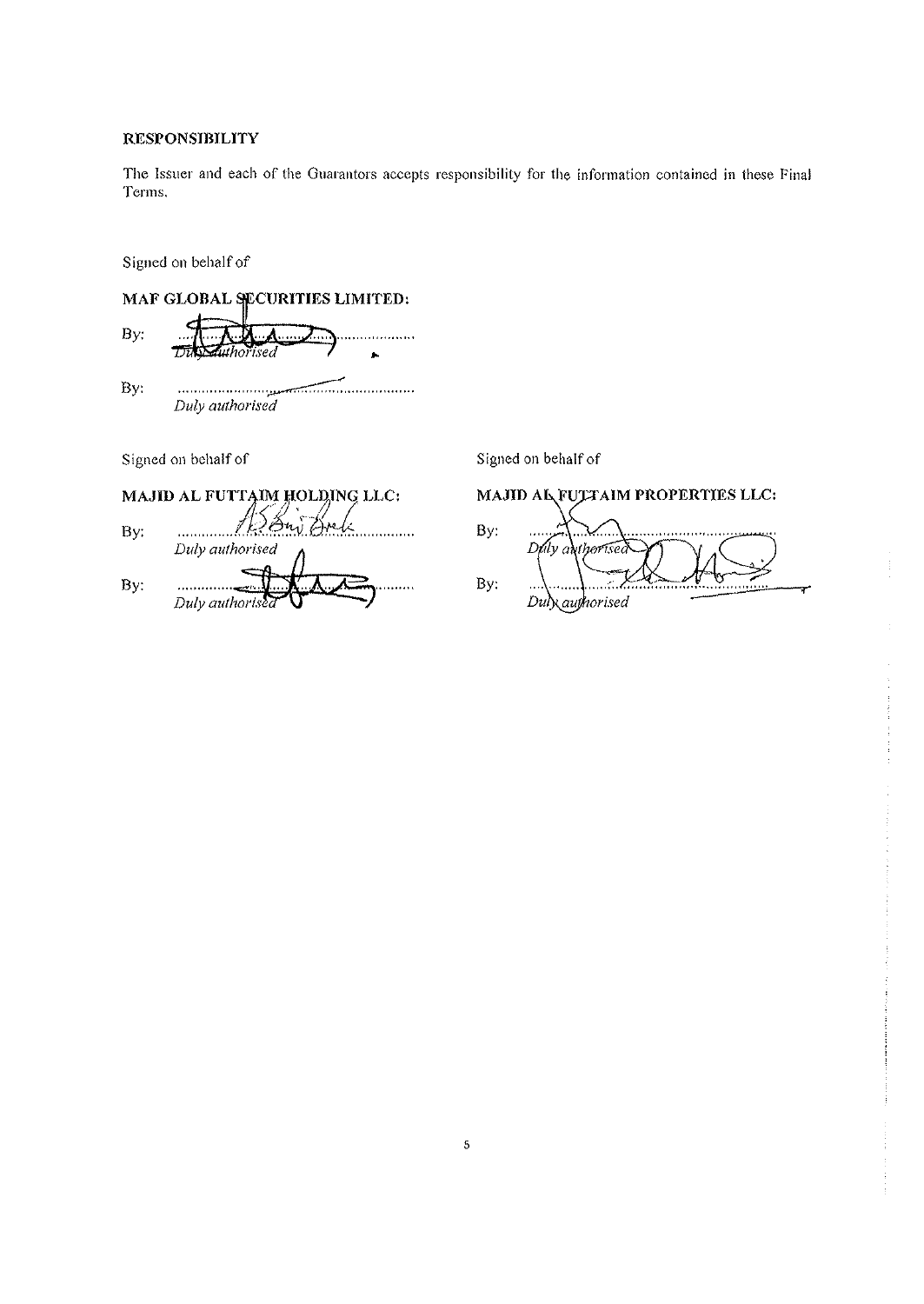# **PART B - OTHER INFORMATION**

#### $\mathbf{1}$ . **LISTING AND ADMISSION TO TRADING**

related to admission to trading:

| $\langle \cdot \rangle$ | Listing<br>and<br>trading; | Admission | to Application has been made by the Issuer (or on its<br>behalf) for the Notes to be admitted to trading on the<br>London Stock Exchange's regulated market and to listing<br>on the Official List of the UK Listing Authority with<br>effect from 5 July 2012. |
|-------------------------|----------------------------|-----------|-----------------------------------------------------------------------------------------------------------------------------------------------------------------------------------------------------------------------------------------------------------------|
| (ii)                    | Estimate of total expenses |           | GBP 3,600                                                                                                                                                                                                                                                       |

#### **RATINGS**   $2.$

Ratings: The Programme has been rated:

| S & P  | BBB |
|--------|-----|
| Fitch: | BBB |

Standard *Sc* Poor's Credit Market Services Europe Limited is established in the European Union and is registered under Regulation (EC) No. 1060/2009 (as *amended).* 

Fitch Ratings Ltd. is established in the European Union and is registered under Regulation (EC) No. 1060/2009 (as amended).

### **INTERESTS OF NATURAL AND LEGAL PERSONS INVOLVED IN THE ISSUE**  3.

Save for any fees payable to the Managers, so far as the Issuer is aware, no person involved in the issue of the Notes has an interest material to the offer.

### $\ddot{4}$ . PERFORMANCE OF INDEX/FORMULA AND OTHER INFORMATION CONCERNING THE UNDERLYING

Not Applicable

#### 5. **PERFORMANCE OF RATE[S] OF EXCHANGE**

Not Applicable

### 6. **OPERATIONAL INFORMATION**

- (i) **ISIN** Code: XS0800825845
- (ii) Common Code; 080082584
- (iii) Any clearing system(s) other than Not Applicable DTC, Euroclear and Ciearstream, Luxembourg and the relevant